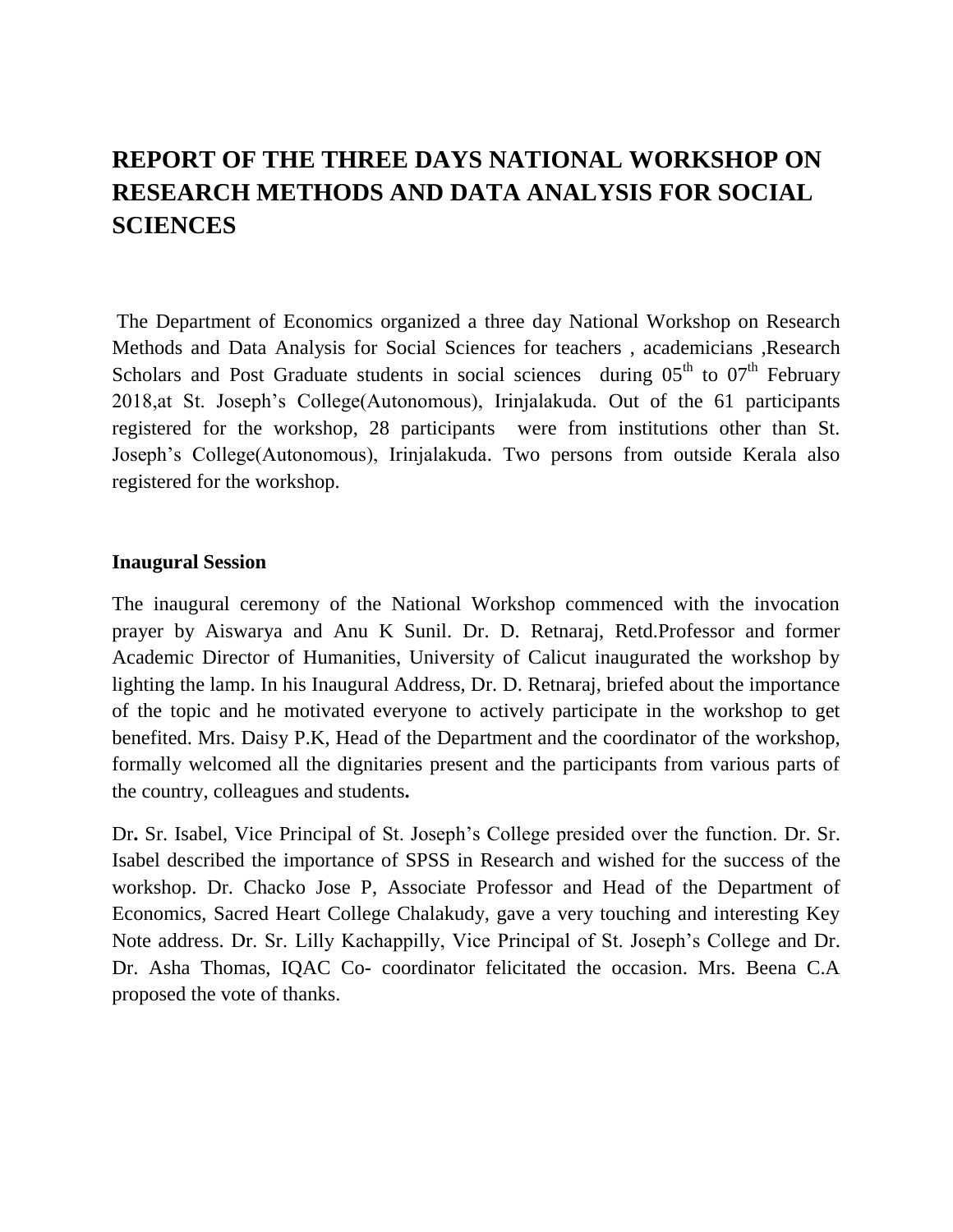**Lighting the Lamp by Chief Guest, Dr. D. Retnaraj, Retd.Professor and former Academic Director of Humanities, University of Calicut.**



**Dr. Sr. Isabel, Vice Principal of St. Joseph's College delivering the presidential address**….

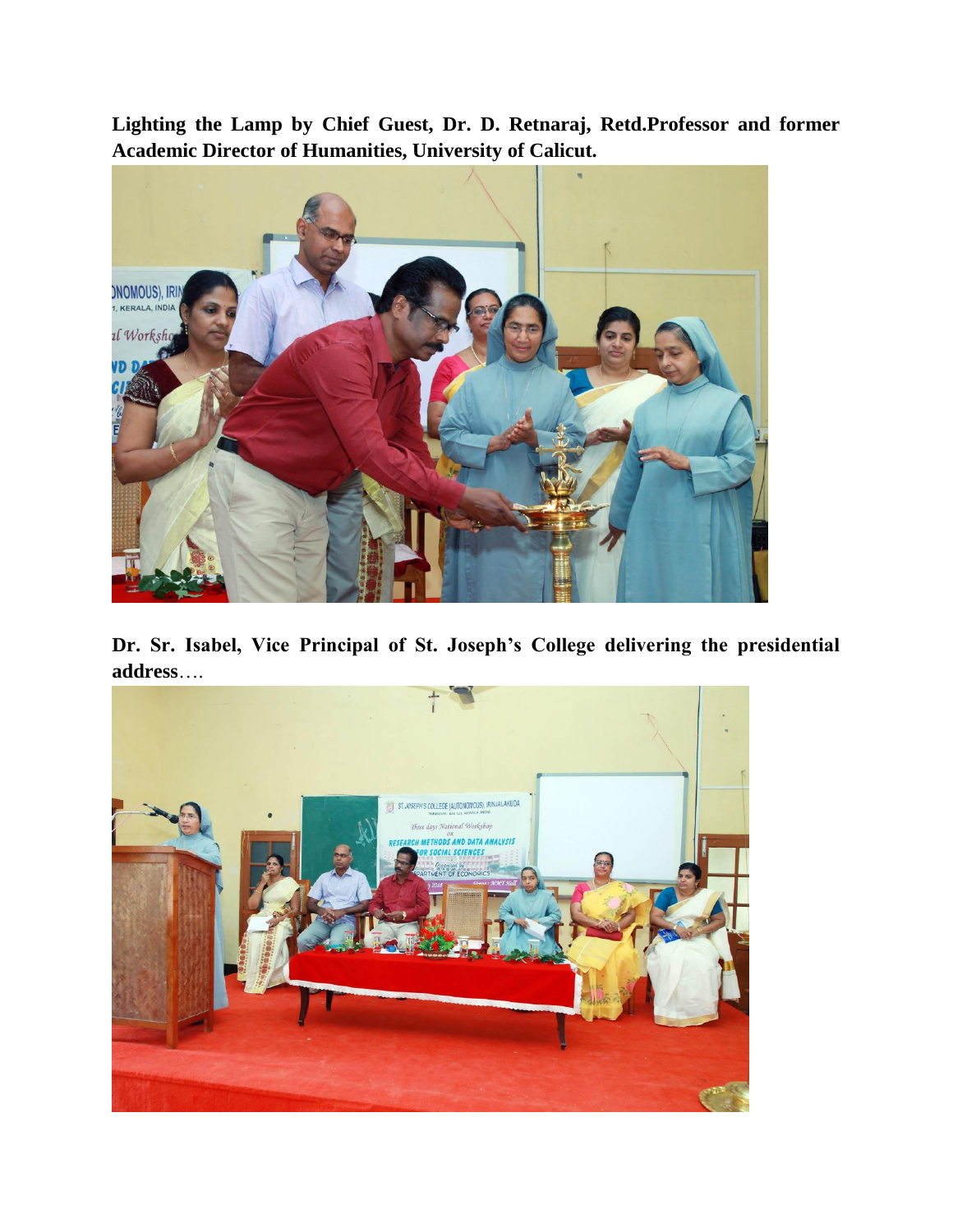**Dr. Chacko Jose P, Associate Professor and Head of the Department of Economics, Sacred Heart College Chalakudy, delivering the Keynote Address…**



# **Workshop Sessions:**

 The Workshop had altogether eleven sessions. DR.D SHYJAN , Faculty,Calicut University, MR.RAJESH P., Faculty, Govt. Engineering College, Thrissur and MR. JINS VARKEY ,Faculty, St:Alosyuis College Elthuruthu were the three resource persons of the workshop.

Dr. D. Shyjan delivered three lectures through which the basic concepts of Research, Sources of secondary data and literature ,Analytical & Theoretical Framework etc.were presented. The lectures were very helpful for the participants for framing a concrete research proposal. The four lecture sessions by Mr. Jins Varkey helped the participants to have a fundamental understanding of Data analysis techniques using SPSS. Mr. RAJESH P. delivered four sessions which discussed in detail about the preparation and designing of good questionnaire, data collection using questionnaire and usage of excel in social science research. All the eleven sessions were informative as well as interactive, as reflected from the feedback received from the participants.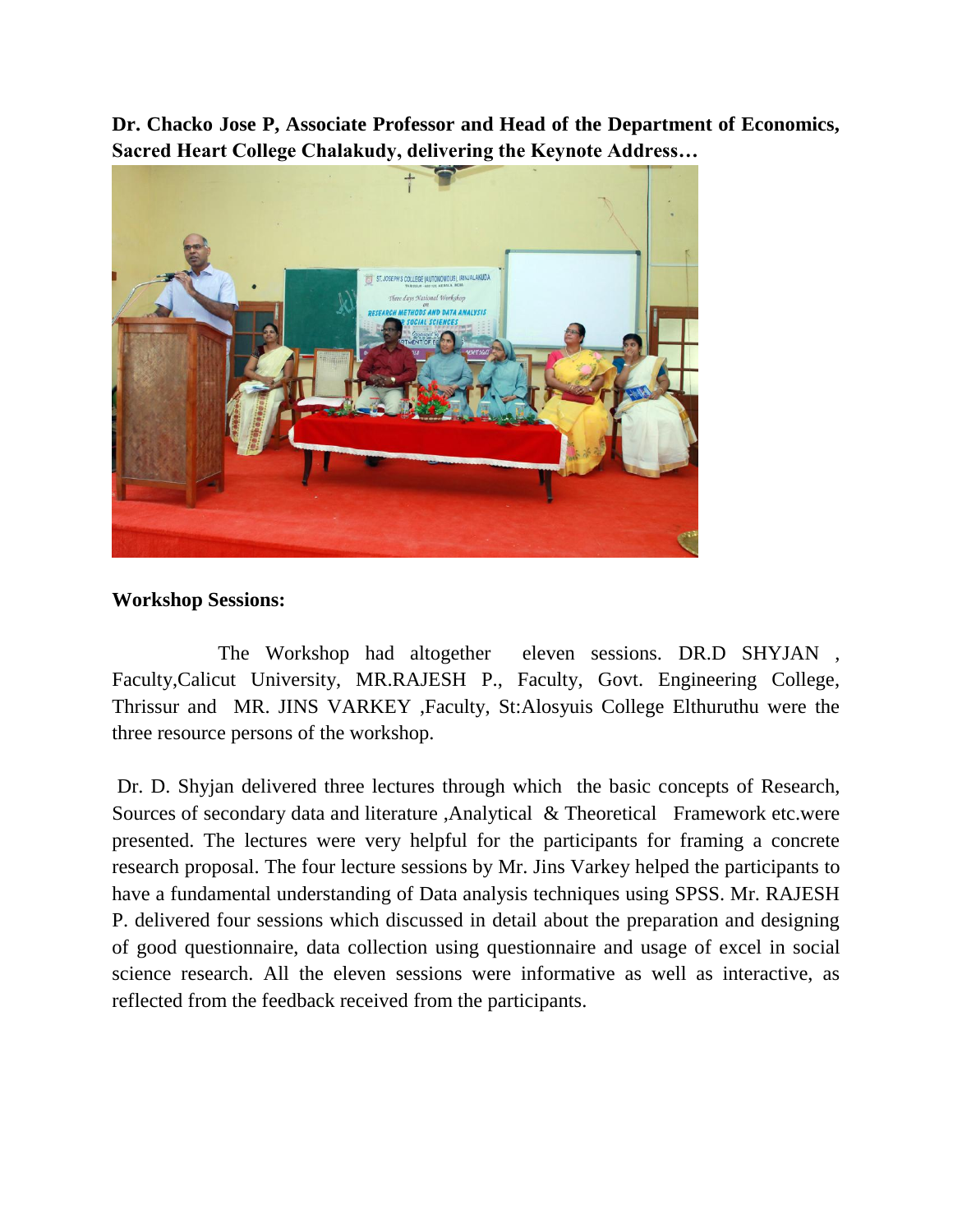**DR.D SHYJAN , Faculty,Calicut University MR. JINS VARKEY ,Faculty, St:Alosyuis College**







**MR.RAJESH P., Faculty, Govt. Engineering College, Thrissur**

**Topic: Questionnaire Design**



## **Valedictory Session:**

A short duration feedback cum thanks giving session was arranged on the third day of the workshop. Dr. Sr. Christy, Principal of St:Joseph's College presided over the function. Mr. Manu P.R. (faculty of Vidya Engineering College, Thalakkottukkara), Mrs. Neenu S. Arakkal (Faculty of Universal Engineering College, Thrissur), Ms. Neeraja R (Research Scholar Dr. John Matthai Centre,Aranatukkara) and Srelekha E.K (Research scholar of Amrita School of Arts and Science, Cochin) provided the feedback about the workshop